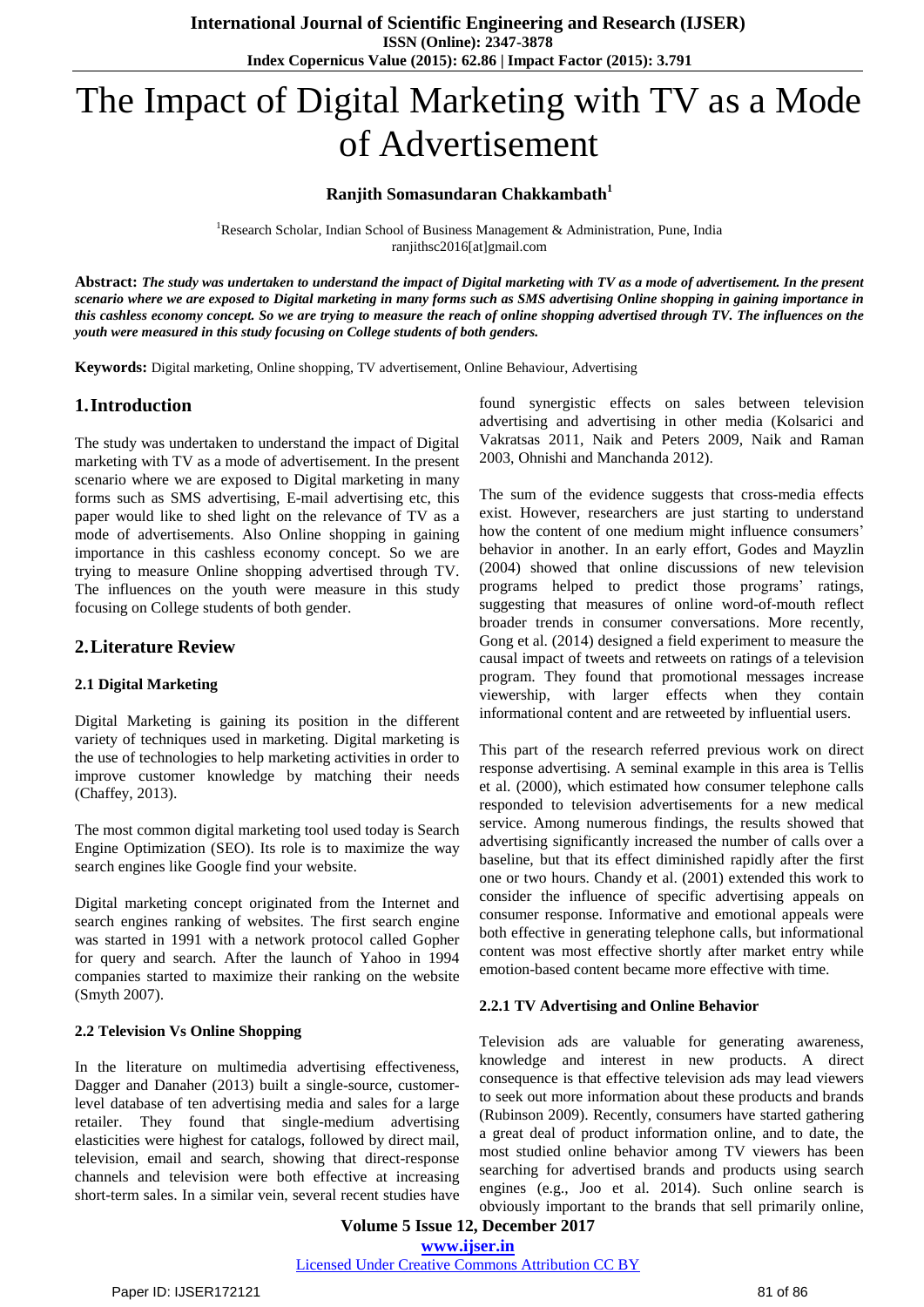## **International Journal of Scientific Engineering and Research (IJSER) ISSN (Online): 2347-3878 Index Copernicus Value (2015): 62.86 | Impact Factor (2015): 3.791**

but it also matters to offline retailers, as it allows interested consumers to learn more about an advertised product prior to incurring a costly store visit. Nearly all major retailers provide extensive assortment, product and price information online, often in formats that can help consumers locate physical products in local (offline) retail environments.

In the literature on advertising and online search, Lewis and Reiley (2013) found that advertisements during the Super Bowl tend to trigger online searches for the advertised brands immediately, within one minute, with smaller effects persisting up to an hour after the ad's broadcast time. However, their analysis did not include direct traffic to the brand website or online purchases, making it impossible to distinguish interest in the ad's entertainment value from interest in the advertised product. They suggested that "other user data such as site visitation and purchase behavior could provide a more holistic perspective…".

When thinking through the possible influence of TV ads on online shopping, it is necessary to consider the role of the brand's website. Broadly speaking, the brand's website can serve two roles: it could primarily be a channel for selling (i.e., providing product information and additional persuasive arguments), or it could primarily be a channel for order fulfillment (i.e., minimizing the consumer's transaction cost). An advertisement that stimulates interest without providing much information might be more effective in conjunction with a brand's website that is a primarily a channel for selling. A TV commercial that provides extensive selling arguments might be more effective when used with a website that maximizes order fulfillment.

The interplay between advertising and distribution tactics has been studied extensively. Anderson and Renault (2006) formally modeled this trade-off: in equilibrium, a rational consumer's willingness to incur a search cost (e.g. visit a website) is greater when the firm advertises partial information about product attributes and price than when it provides full information. There is also empirical evidence suggesting that advertising tactics can influence the quality as well as the quantity of consumers attracted to the brand's distribution channel. For example, Haans et al. (2013) found that text search advertisements with particular content attributes (e.g., statistical evidence, appeals to expert authority) brought a higher number of visitors, while other content attributes yielded fewer visitors but higher conversion rates.

Similarly, Wu et al. (2005) found that prominently placed magazine advertisements were more effective at generating site traffic than less prominent placements, but traffic from the latter placements converted to sales at higher rates.

Similar to magazine and search engine ads, TV commercials may attempt to persuade viewers primarily to visit a brand website or they might primarily focus on making the sale

# **3.Objectives of the Study**

The chief objectives of this study are given below:

To study the effectiveness of advertisements and their ability to influence people.

The objective of this part of the survey was to investigate the following hypothesis:

H0: There is no difference in the impact of Digital marketing with TV as a mode of advertisement and the gender of the respondents.

H1: There is difference in the impact of Digital marketing with TV as a mode of advertisement and the gender of the respondents.

Chi Square Test was done on the sample size. The sample size of 200 was taken from 600 respondents. The respondents were College students undergoing UG and PG courses in various Colleges in Thrissur District, Kerala. The questionnaires were distributed among 200 respondents who watched TV advertisements. The sample included both male and female respondents.

# **4.Research Methodology**

The research is done for academic purpose. Objective type research is used to conduct the research work. It also includes surveys an interviews, filling a schedule which helps researchers to gather data from respondents.

## **Research Design**

Here descriptive research is used for fact finding. This type of research also known as statistical research, describes data and characteristics about the population or phenomenon being studied. It portrays accurately the characteristics of a particular individual situation or group and to determine the frequency of occurrence of such events.

## **Sources of Data**

Primary and secondary sources were used for data collection.

Primary data were collected by the researches based on original observations and the data obtained are as the first hand information to the researchers. A questionnaire was used for this purpose.

The secondary data were collected from brochures, reports, websites journals and other publications of the company. The collected data are analysed to get meaningful information. Suitable tools were used to analyse the data such as percentages and measures of dispersion.

A list preplanned questions must be prepared by the researcher and filed by the respondents.

## **Research Method**

Survey was used to collect primary data from the respondents. Questionnaire was prepared and the respondents who include students from various colleges in Thrissur, Kerala were met to fill up the questionnaire. Chi square test

**Volume 5 Issue 12, December 2017 [www.ijser.in](file:///G:\www.ijser.in\Documents\www.ijser.in)**

[Licensed Under Creative Commons Attribution CC BY](http://creativecommons.org/licenses/by/4.0/)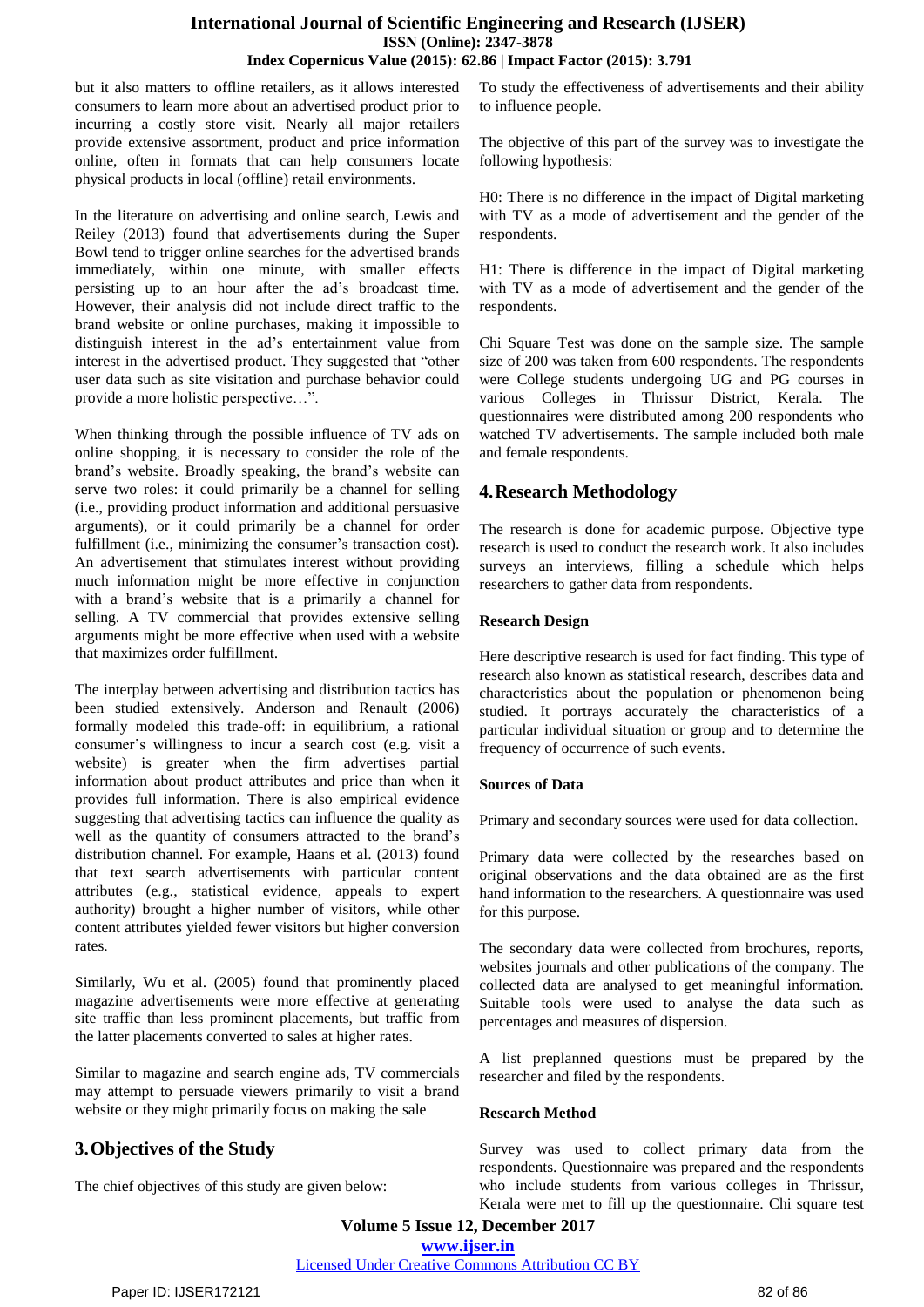was done to analyse the data. Reliability test was done for the all the questionnaire used for data collection. Acceptable values were obtained for Cronbach's Alpha and so the questionnaires were forwarded for survey.

#### **Research Instrument**

Questionnaire was used to collect primary data from the respondents.

#### **Sampling Unit**

The sampling unit includes the students from various colleges in from Thrissur, Kerala

#### **Sample Size**

The sample selected was 200. Sampling methodology - non probabilistic method of sampling was used.

## **5.Data Analysis and Interpretations**

Data analysis is done only after editing, coding, classification and tabulation of data. Proper analysis of collected data leads to meaningful interpretation.

Simple percentage analysis/percentage analysis refers to a special kind of ratio. With the help of absolute figures it will be difficult to interpret any meaning from the collected data, but then percentages are found out then it becomes easy to find relative difference between two or more attributes.

Formula used for calculation

Percentage  $=$  Number of respondents in such in each group x 100 Total respondents

Chi square test was done to interpret the data and arrive at suitable conclusion. Softwares were used to analyse the data. Cornbach's Alpha was found within acceptable limits to finalize the questionnaire.

1. Does the Respondent notice the Ads of online shopping websites in TV-Gender based



**Figure 1** Gender Vs Online Shopping habit

It was found that 70% Male respondents and 50% of the female are of are in the habit of observing advertisements of online sopping sites while watching TV. 30% of the males and 50% of the females are not interested in this parameter.



**Figure 2** Overall Online Shopping habit

42% of the respondents of are in the habit of observing advertisements of online sopping sites while watching TV while 58% are not interestedin this parameter.

2. Mode of purchase of the respondent-Gender based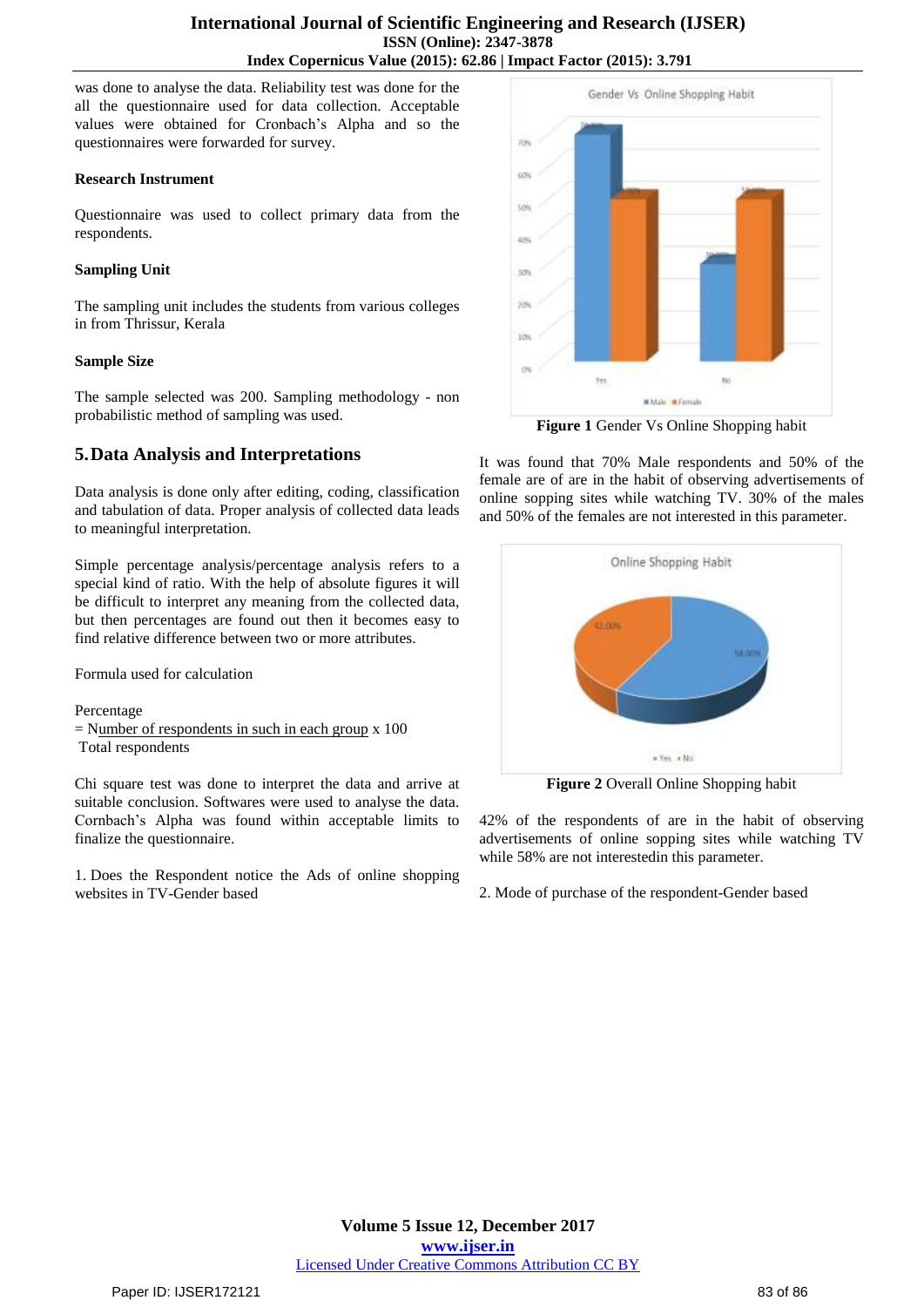## **International Journal of Scientific Engineering and Research (IJSER) ISSN (Online): 2347-3878 Index Copernicus Value (2015): 62.86 | Impact Factor (2015): 3.791**



**Figure 3** Gender Vs Mode of Purchase

It was found that 78.57% Male respondents and 73.33% of the female are use personal internet connection to purchase products online. 21.43% of the males and 26.67% of the females are using Smartphone for the purchase of products online.



**Figure 4** Overall Mode of purchase

24.14% of the respondents of are in the use Smarphone for purchase of products online while 75.86% use Personal internet connection for purchase of products online.

3. Product of purchase by the respondent-Gender based



**Figure 5** Gender Vs Types of Products Purchase online

64.29% of the Male respondents purchased electronic products online while 40% of the female respondents purchase the same. 7.14% of the Male respondents purchased apparels products online while 33.33% of the female respondents purchase the same.

None of the Male respondents purchased cosmetic products online while 26.67% of the female respondents purchase the same. 14.29% of the Male respondents purchased Books online while none of the female respondents purchase the same.



**Figure 6** Overall Types of Products Purchased online

51.72%of the respondents of purchase electronic products online while 20.69% purchase apparels online. 13.79% of the respondents are interested in purchase of travel related items (tickets, hotels room booking etc.) online while 10.34% of the respondents are interested in Cosmetics. 6.9% of the respondents purchase books online.

4. Frequency of purchase by the respondent-Gender based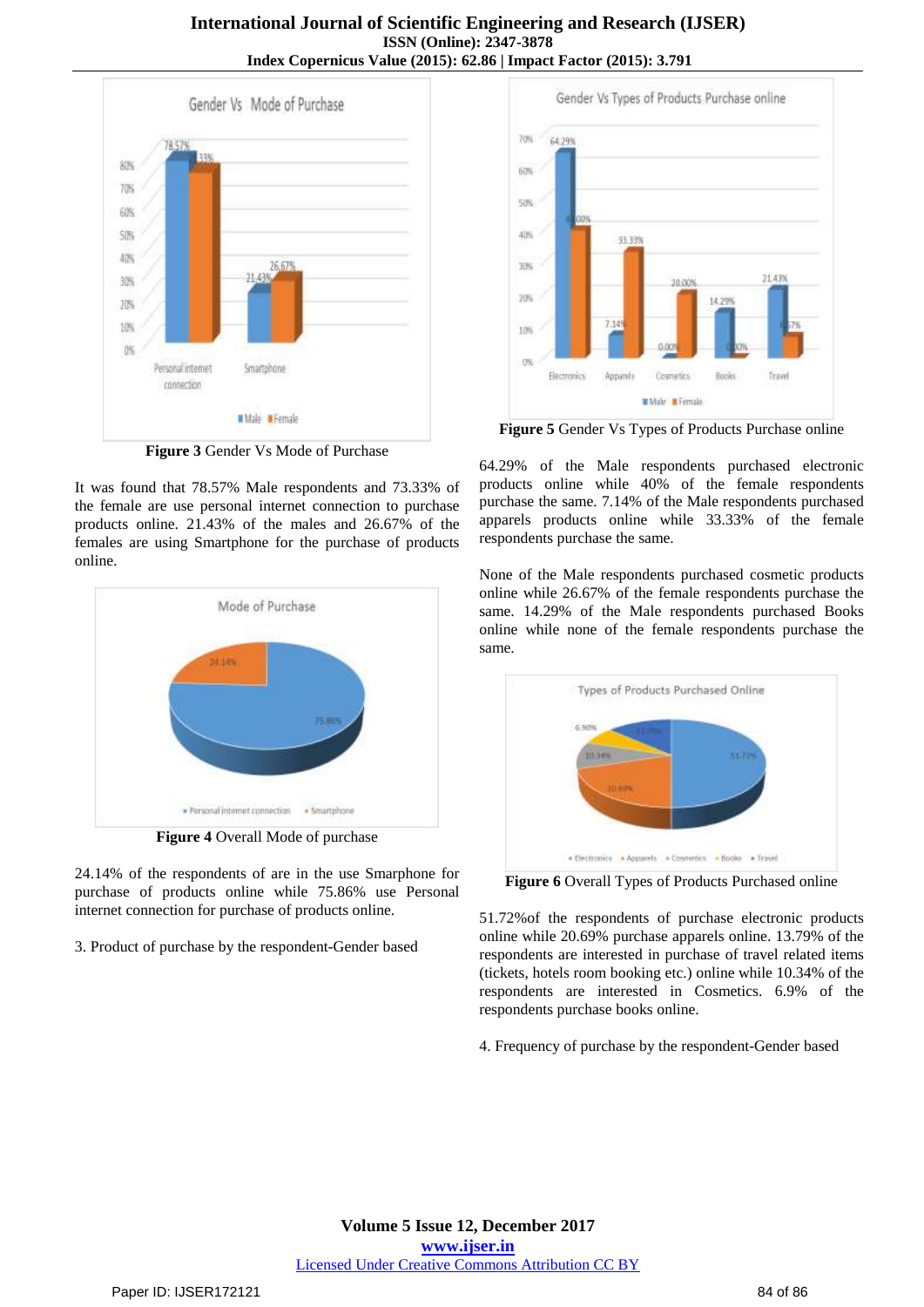#### **International Journal of Scientific Engineering and Research (IJSER) ISSN (Online): 2347-3878 Index Copernicus Value (2015): 62.86 | Impact Factor (2015): 3.791**



**Figure 7** Gender Vs Frequecny of purchase

20% of the Male respondents purchased products online at a frequency of than once in a month while 10% of the female respondents purchase the same. 15% of the Male respondents purchased products online at a frequency of than once in a month while 6.67% of the female respondents purchase the same.

15% of the Male respondents purchased products online at a frequency of than once in 2 months while 26.67% of the female respondents purchase the same. 50% of the Male respondents purchased products online at a frequency of than once in 6 month while 40% of the female respondents purchase the same.

None of the Male respondents purchased products online at a frequency of than once in a year while 6.67% of the female respondents purchase the same.



**Figure 8** Frequency of purchase

From the above figure, I is clear that 44.83% of the respondents purchased products once on 6 months. 24.14% of the respondents purchase the products once in 2 months. 17.24% of the respondents purchased products more than once in a month while 3.45% purchased the products once in a year.

# **6.Result**

**Table 1:** Chi square Test based on the gender of the respondents

| SL<br>NO.      | <b>Dependent</b><br>variable | Independent<br>variable                                              | H <sub>0</sub>          | <b>Chi</b><br><b>Square</b><br>value | DF             |
|----------------|------------------------------|----------------------------------------------------------------------|-------------------------|--------------------------------------|----------------|
| 1              | Gender                       | Do you notice the<br>Ads of online<br>shopping websites<br>in TV?    | Both are<br>independent | 2.94                                 |                |
| 2              | Gender                       | Which mode do<br>you use to purchase<br>products online?             | Both are<br>independent | 0.4                                  |                |
| 3              | Gender                       | What type of<br>products you<br>purchase online?                     | Both are<br>independent | 16.79                                | $\overline{4}$ |
| $\overline{4}$ | Gender                       | What is the<br>frequency of your<br>purchase from<br>these websites? | Both are<br>independent | 6.62                                 | 4              |

There was an association between the exposure to advertisement of online shopping websites through TV and the gender of the respondents. The Chi square value  $= 2.94$ (DF=1). The p value is less than .05. So the difference between observed and expected value is not significant.

There was no association between the mode of purchase of products online and the gender of the respondents. The Chi square value  $= 0.4$  (DF=1). The p value is less than  $.05$ . So the difference between observed and expected value is not significant.

There was an association between the type of products purchased online and the gender of the respondents. The Chi square value =  $16.79$  (DF=4). The p value is greater than  $.05$ . So the difference between observed and expected value is significant.

There was no association between the frequency of purchase online and the gender of the respondents. The Chi square value =  $6.62$  (DF=4). The p value is less than  $.05$ . So the difference between observed and expected value is not significant.

# **7.Conclusion**

As far as the impact of Digital marketing is concerned, it was found that both males and females showed no difference in opinion that they are in the habit of observing online shopping websites promoted through TV advertisements. The products purchase online vary in category though electronics products are the most purchased. Personal internet connection are mainly used to purchase the products online though Smart phones follow second in use. Purchase frequency indicates that purchase is done once in 6 months the most. So the Digital marketing is gaining its momentum through advertisements of which the TV advertisements have a position as a media to promote Digital marketing schemes.